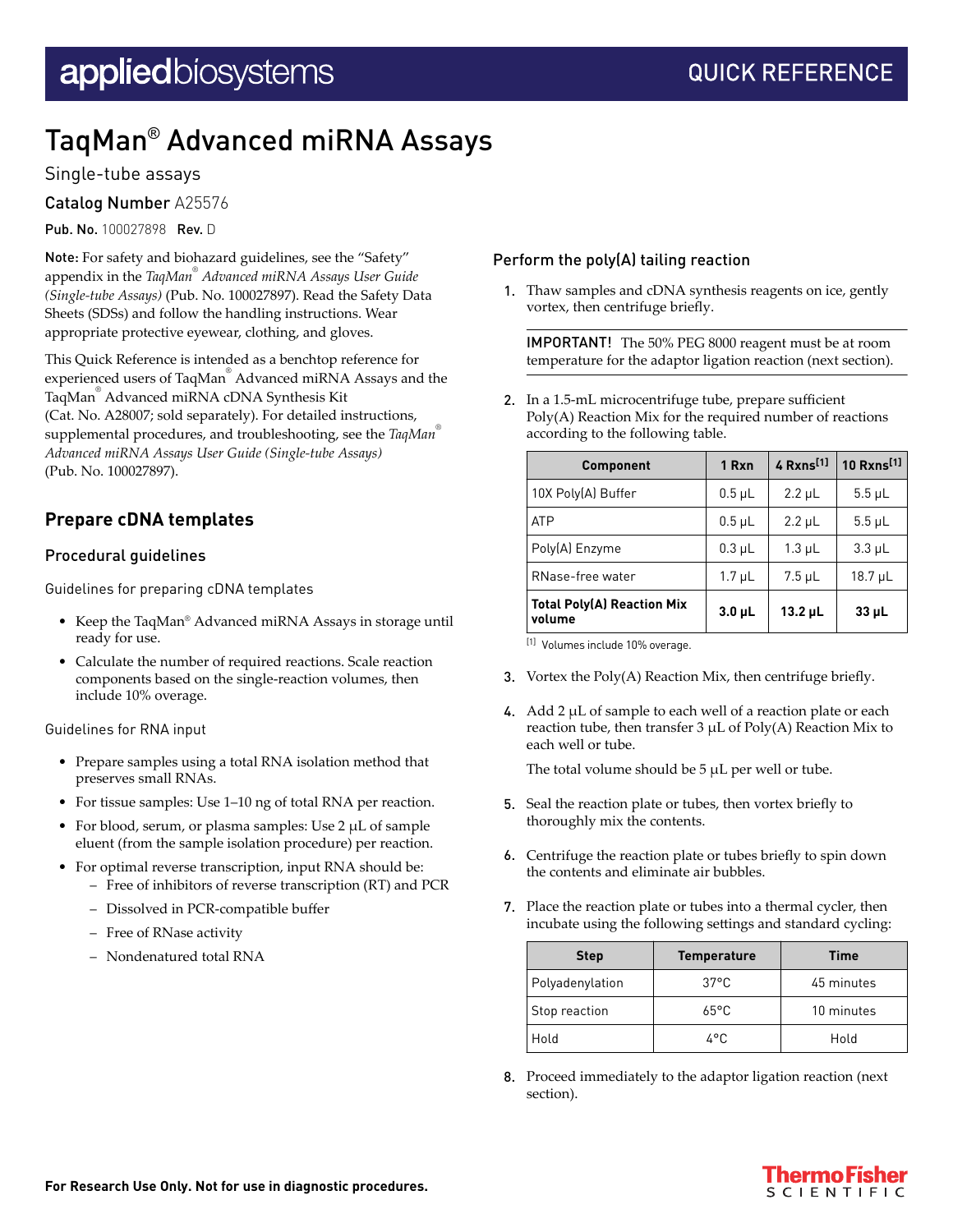#### Perform the adaptor ligation reaction

1. In a 1.5-mL microcentrifuge tube, prepare sufficient Ligation Reaction Mix for the required number of reactions according to the following table.

| Component                                    | 1 Rxn          | 4 Rxns <sup>[1]</sup> | 10 Rxns <sup>[1]</sup> |
|----------------------------------------------|----------------|-----------------------|------------------------|
| 5X DNA Ligase Buffer                         | 3 <sub>µ</sub> | $13.2 \mu L$          | $33 \mu L$             |
| 50% PEG 8000 <sup>[2]</sup>                  | $4.5$ µL       | $19.8 \mu L$          | $49.5 \mu L$           |
| 25X Ligation Adaptor                         | $0.6$ µL       | $2.6 \mu L$           | $6.6 \mu L$            |
| RNA Ligase                                   | $1.5$ µL       | $6.6 \mu L$           | $16.5$ µL              |
| RNase-free water                             | $0.4$ µL       | $1.8 \mu L$           | 4.4 $\mu$ L            |
| <b>Total Ligation Reaction Mix</b><br>volume | $10 \mu L$     | 44 µL                 | $110$ µL               |

[1] Volumes include 10% overage.

[2] 50% PEG 8000 is very viscous, follow the Important statement below to ensure accurate pipetting.

IMPORTANT! For accurate pipetting of 50% PEG 8000:

- **·** Use 50% PEG 8000 at room temperature.
- **·** Aspirate and dispense solution slowly.
- 2. Vortex the Ligation Reaction Mix, then centrifuge briefly.
- 3. Transfer 10  $\mu$ L of the Ligation Reaction Mix to each well of the reaction plate or each reaction tube containing the poly(A) tailing reaction product.

The total volume should be 15 µL per well or tube.

4. Seal the reaction plate or tubes, then vortex briefly or shake (1,900 rpm for 1 minute with an Eppendorf<sup>™</sup> MixMate<sup>™</sup> (Cat. No. 21-379-00)) to thoroughly mix the contents.

IMPORTANT! Watch for a swirling motion of the adaptor ligation reaction to ensure proper mixing, which is necessary for efficient ligation.

- 5. Centrifuge the reaction plate or tubes briefly to spin down the contents.
- 6. Place the reaction plate or tubes into a thermal cycler, then incubate using the following settings and standard cycling:

| <b>Temperature</b><br><b>Step</b> |                | <b>Time</b> |
|-----------------------------------|----------------|-------------|
| Ligation                          | $16^{\circ}$ C | 60 minutes  |
| Hold                              | 4°C            | Hold        |

7. Proceed immediately to the reverse transcription (RT) reaction (next section).

# Perform the reverse transcription (RT) reaction

1. In a 1.5-mL microcentrifuge tube, prepare sufficient RT Reaction Mix for the required number of reactions according to the following table.

| <b>Component</b>                       | 1 Rxn          | 4 Rxns <sup>[1]</sup> | 10 Rxns <sup>[1]</sup> |
|----------------------------------------|----------------|-----------------------|------------------------|
| 5X RT Buffer                           | $6 \mu L$      | $26.4 \mu L$          | $66 \mu L$             |
| dNTP Mix (25 mM each)                  | $1.2 \mu L$    | $5.3 \mu L$           | $13.2 \mu L$           |
| 20X Universal RT Primer                | $1.5$ µL       | $6.6 \mu L$           | $16.5 \mu L$           |
| 10X RT Enzyme Mix                      | 3 <sub>µ</sub> | $13.2 \mu L$          | $33 \mu L$             |
| RNase-free water                       | $3.3 \mu L$    | $14.5 \mu L$          | $36.3 \mu L$           |
| <b>Total RT Reaction Mix</b><br>volume | $15 \mu L$     | 66 µL                 | 165 µL                 |

[1] Volumes include 10% overage.

- 2. Vortex the RT Reaction Mix, then centrifuge briefly.
- 3. Transfer 15  $\mu$ L of the RT Reaction Mix to each well of the reaction plate or each reaction tube containing the adaptor ligation reaction product.

The total volume should be 30 µL per well or tube.

- 4. Seal the reaction plate or tubes, then vortex briefly to thoroughly mix the contents.
- 5. Centrifuge the reaction plate or tubes briefly to spin down the contents.
- 6. Place the reaction plate or tubes into a thermal cycler, then incubate using the following settings and standard cycling:

| <b>Step</b>           | <b>Temperature</b> | Time       |
|-----------------------|--------------------|------------|
| Reverse transcription | $42^{\circ}$ C     | 15 minutes |
| Stop reaction         | $85^{\circ}$ C     | 5 minutes  |
| Hold                  | 7°C                | Hold       |

7. Proceed to the miR-Amp reaction (next section).

Store the RT reaction product at –20°C for up to 2 months.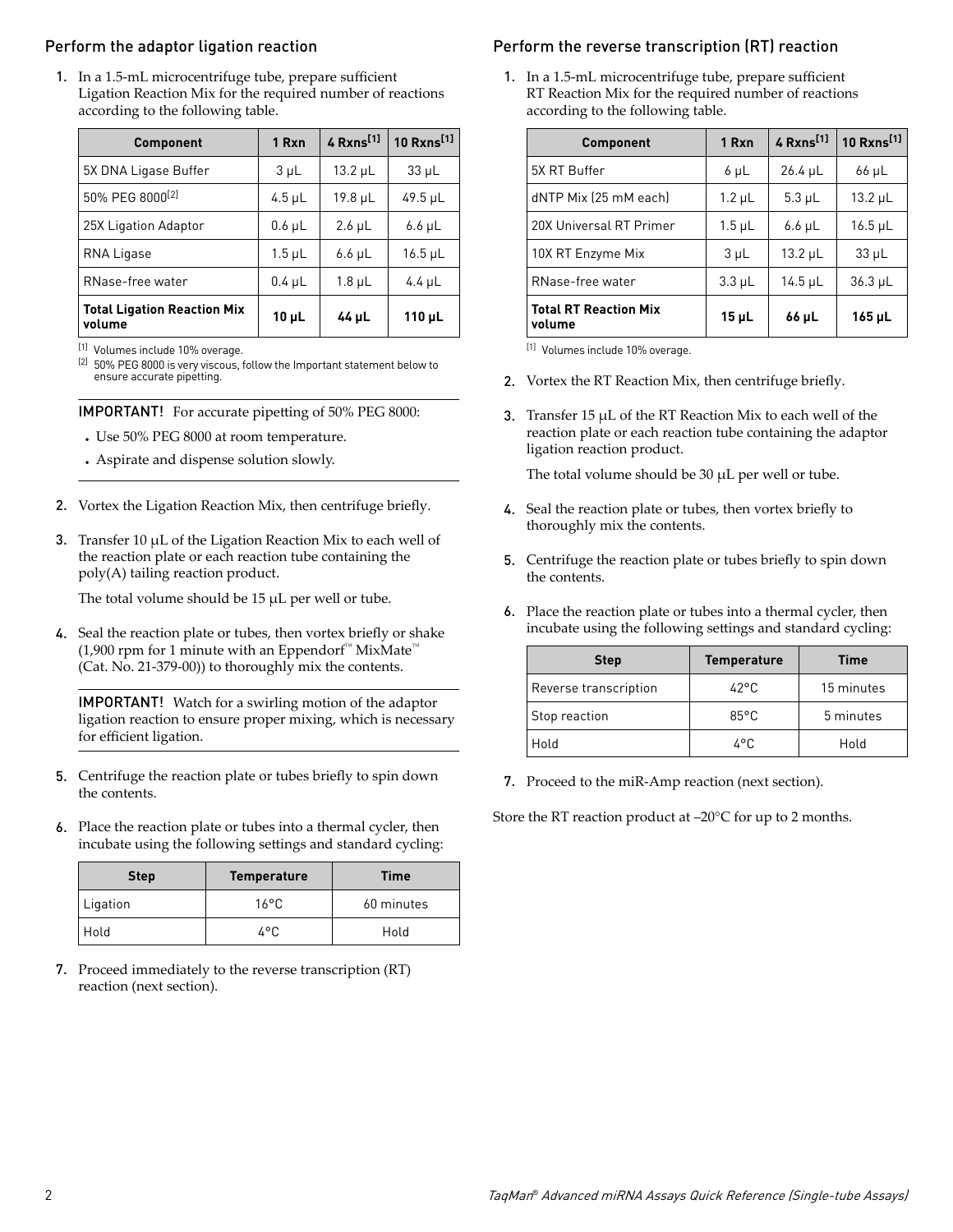#### Perform the miR-Amp reaction

1. In a 1.5-mL microcentrifuge tube, prepare sufficient miR-Amp Reaction Mix for the required number of reactions according to the following table.

| <b>Component</b>                            | 1 Rxn      | $4$ Rxns <sup>[1]</sup> | 10 $Rxns^{[1]}$ |
|---------------------------------------------|------------|-------------------------|-----------------|
| 2X miR-Amp Master Mix                       | $25 \mu L$ | $110 \mu L$             | $275$ µL        |
| 20X miR-Amp Primer Mix                      | $2.5$ µL   | $11 \mu L$              | $27.5 \mu L$    |
| RNase-free water                            | $17.5$ µL  | $77 \mu L$              | 192.5 µL        |
| <b>Total miR-Amp Reaction Mix</b><br>volume | 45 µL      | 198 µL                  | 495 µL          |

[1] Volumes include 10% overage.

- 2. Vortex the miR-Amp Reaction Mix, then centrifuge briefly.
- 3. Transfer 45 µL of the miR-Amp Reaction Mix to each well of a *new* reaction plate or reaction tube.
- 4. Add 5 µL of the RT reaction product to each reaction well or each reaction tube.

The total volume should be 50  $\mu$ L per well or tube.

- 5. Seal the reaction plate or tubes, then vortex briefly to thoroughly mix the contents.
- 6. Centrifuge the reaction plate or tubes briefly to spin down the contents.
- 7. Place the reaction plate or tubes into a thermal cycler, then incubate using the following settings, MAX ramp speed, and standard cycling:

| <b>Step</b>       | <b>Temperature</b> | <b>Time</b> | <b>Cycles</b> |
|-------------------|--------------------|-------------|---------------|
| Enzyme activation | 95°C               | 5 minutes   |               |
| Denature          | 95°C               | 3 seconds   |               |
| Anneal/Extend     | $60^{\circ}$ C     | 30 seconds  | 14            |
| Stop reaction     | 99°C               | 10 minutes  |               |
| Hold              | 4°C                | Hold        |               |

8. Proceed to performing the real-time PCR (next section).

Store the undiluted miR-Amp reaction product at –20°C for up to 2 months.

## **Perform real-time PCR**

#### Procedural guidelines for performing real-time PCR

- Keep the assays protected from light and stored at –20°C until ready for use.
- We recommend four replicates of each reaction.
- Calculate the number of required reactions. Scale reaction components based on the single-reaction volumes, then include 10% overage.
- For reaction volumes that are different from those detailed, scale all components proportionally. Reaction volumes < 10 µL are not recommended.

#### Prepare PCR reaction plate

- 1. Thaw the assays on ice, gently vortex, then centrifuge briefly.
- 2. Prepare 1:10 dilution of cDNA template.
- 3. Gently shake the bottle of master mix. Do not invert the bottle.
- 4. In a 1.5-mL microcentrifuge tube, prepare sufficient PCR Reaction Mix for the required number of reactions according to the following table.

| <b>Component</b>                      | 1 Rxn      | 4 Rxns <sup>[1]</sup> |
|---------------------------------------|------------|-----------------------|
| TaqMan® Fast Advanced Master Mix (2X) | $10 \mu L$ | $44.0 \mu L$          |
| TaqMan® Advanced miRNA Assay (20X)    | $1 \mu L$  | $4.4 \mu L$           |
| RNase-free water                      | $4 \mu L$  | $17.6$ $\mu$ L        |
| <b>Total PCR Reaction Mix volume</b>  | 15 µL      | 66 µL                 |

[1] Volumes include 10% overage.

- 5. Vortex the PCR Reaction Mix, then centrifuge briefly.
- 6. Transfer 15 µL of the PCR Reaction Mix to each well of a PCR reaction plate.
- 7. Add  $5 \mu L$  of the diluted cDNA template to each reaction well of the plate.

The total volume should be 20  $\mu$ L per reaction well.

- 8. Seal the reaction plate with an adhesive cover, then vortex briefly to thoroughly mix the contents.
- 9. Centrifuge the reaction plate briefly to spin down the contents.